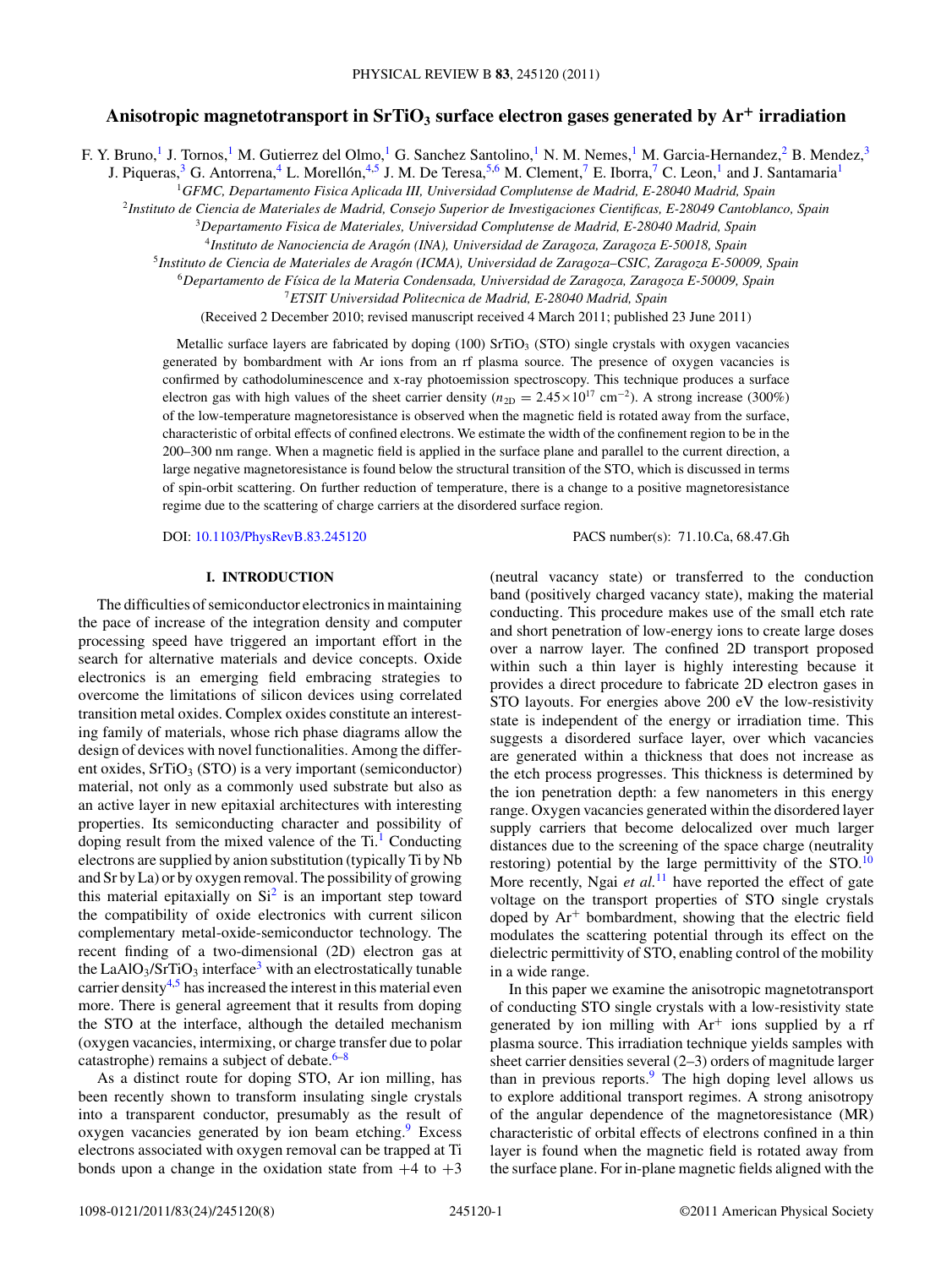direction of the injected current, an anomalous (large) negative magnetoresistance is found below the structural transition of the STO, which is explained in terms of spin-orbit scattering by localized  $Ti^{3+}$  moments in the confinement region. This term crosses over into a positive magnetoresistance contribution when temperature is further reduced, which is discussed in terms of scattering by the disordered region at the surface.

## **II. EXPERIMENT**

Samples, commercial STO single crystals (001), were chemically etched and annealed following the standard recipe to ensure a  $TiO<sub>2</sub>$  surface termination.<sup>[12](#page-6-0)</sup> Atomic force microscopy (AFM) imaging showed the presence of well-defined terraces. Samples were introduced into an Ar ion milling reactor and etched for periods of 5 min under an Ar pressure of 2 mTorr and at rf powers increasing from 20 to 60 W. Crystals, originally insulating, become conducting for powers above the 25 W level with little change in the 30–50 W range. After bombardment, the surface did not show the terrace structure any longer. Cathodoluminescence (CL) spectra were recorded with a Hamamatsu PMA-11 charge-coupling device camera in a Hitachi S-2500 scanning electron microscope (SEM). The operation conditions used were 5 keV for electron beam energy and 1–5 nA beam current. X-ray photoemission spectroscopy (XPS) analysis was conducted on a Kratos AXIS ultra DLD XPS spectrometer using monochrome Al *Kα* radiation. High-resolution scans were performed using 100 meV energy steps at a 20 eV pass. The hybrid-slot mode employed supplies chemical information on a surface of  $300 \times 700 \ \mu m^2$ . High-resolution spectra were acquired using a charge neutralizer, and as a result spectra had to be calibrated in energy. C 1*s* at 284.9 eV was used as a reference. The Ar-irradiated sample was compared with a pristine STO substrate and a Nb-doped STO crystal. Electrical transport was measured in the van der Pauw geometry using evaporated Al contacts. *IV* curves were recorded to ensure their Ohmic nature. Magnetoresistance was measured in a commercial apparatus (physical properties measurement system, Quantum Design) equipped with a rotating sample holder.

#### **III. RESULTS AND DISCUSSION**

Figure  $1(a)$  shows the temperature dependence of the zero-field sheet resistance of a typical sample irradiated at a power of 30 W during 5 min, showing a metallic behavior in the whole temperature range. Four-probe measurements gave a low-temperature sheet resistance  $R_{\text{sq,5K}} = 2.2 \times 10^{-2} \Omega/\text{sq}$ . A power law  $T^2$  dependence of the resistance characteristic of electron-electron scattering<sup>13</sup> is found below the STO structural transition as well as a large residual resistivity ratio  $\lceil \rho(300 \text{ K})/\rho(5 \text{ K}) \rceil = 300$ . These low sheet resistance values are characteristic of doped samples and in fact, as also found by Reagor and Butko, $9$  samples acquired a black color upon irradiation. Samples become transparent after annealing at  $900\degree C$  in oxygen, thus confirming that the conducting state is due to oxygen vacancies. Hall effect and magnetoresistance were measured in a magnetic field applied perpendicular to the crystal surface. Data were symmetrized and antisymmetrized for the magnetoresistance and Hall ef-



FIG. 1. (Color online) (a) Temperature dependence of the sheet resistance in zero applied magnetic field of STO crystals irradiated at a power of 30 W for 5 min. Magnetic field dependence of the 4 probe (van der Pauw) magnetoresistance at 200, 100, 50, 20, 10, 5, 3, 2.5 and 2 K (from bottom to top) (b) and Hall effect at 100, 200, 50, 2, 2.5, 3, 20, 5, and 10 (from bottom to top at 8 T) (c) in magnetic fields applied perpendicular to the crystal surface.

fect, respectively, to correct for spurious signals due to contacts or field misalignments. Figures  $1(b)$  and  $1(c)$  show typical sets of measurements for the same sample at different temperatures. Combined magnetoresistance and Hall measurements were used to obtain mobility and sheet carrier density, with values  $\mu_{5K} = 1699 \text{ cm}^2/\text{V s}$  and  $n_{2D,5K} = 2.45 \times 10^{17} \text{ cm}^{-2}$ . We stress that our values of the sheet resistance are several orders of magnitude smaller than those found previously using Ar ion beam preferential etching instead of rf plasma ion milling,<sup>9,11</sup> suggesting that here oxygen vacancies are generated over a much wider length scale. Also, similar low values of the sheet resistance were found in LaAlO<sub>3</sub> (LAO)/STO interfaces grown in low oxygen pressures and have been discussed in terms of oxygen vacancies.<sup>14</sup> Conducting-tip AFM of LAO/STO showed that the conducting region extends about 1  $\mu$ m into the bulk of the substrate, $^{14}$  $^{14}$  $^{14}$  indicating that the low-pressure growth generates substantial amounts of oxygen vacancies that diffuse from the surface to the interior of the crystal.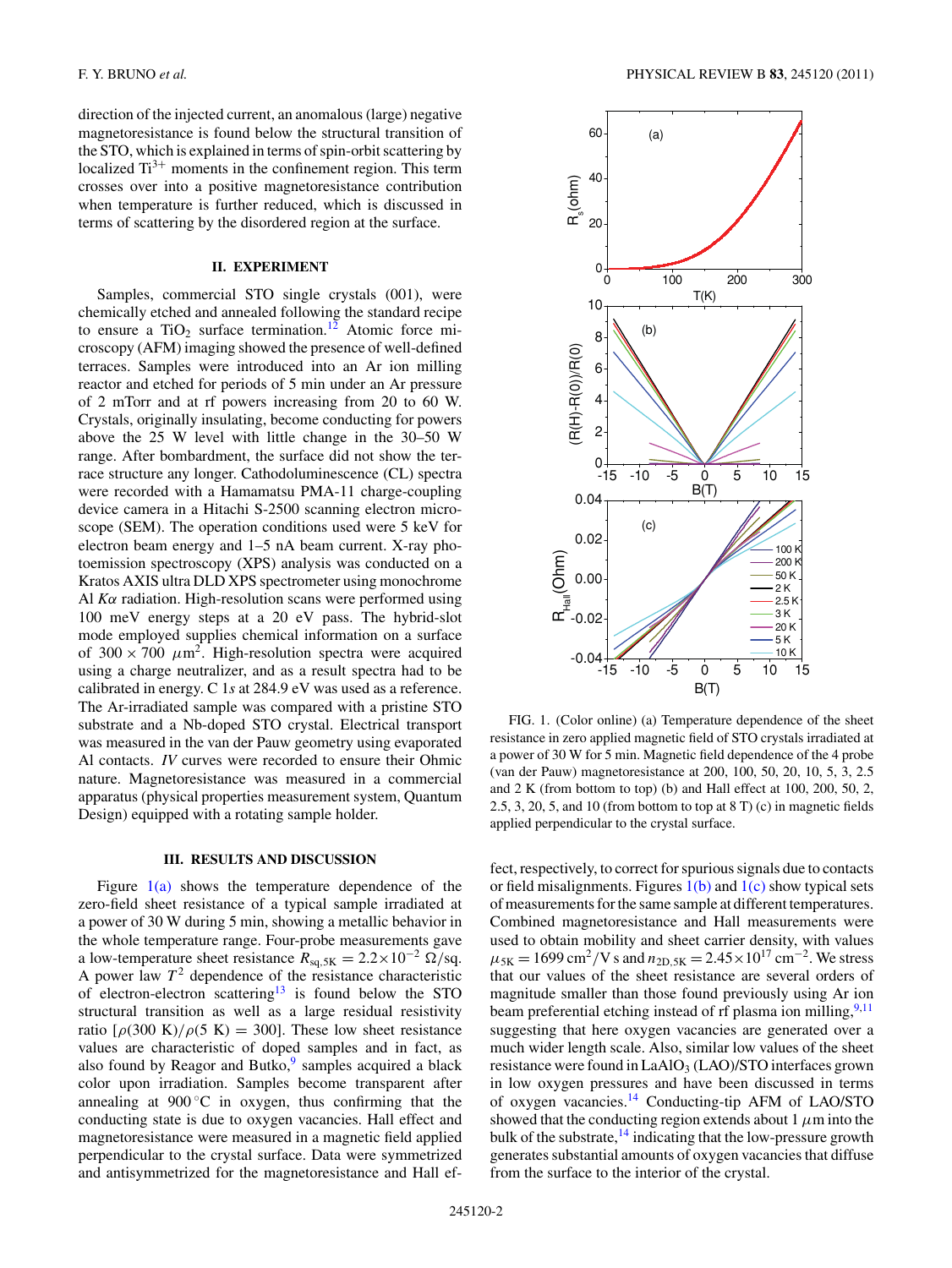<span id="page-2-0"></span>

FIG. 2. (Color online) (a) Cathodoluminescence spectrum of Ar+-irradiated STO sample at 220 K recorded with an acceleration voltage of 5 keV. Fit (continuous line) using Gaussian components (dotted lines) with maximum peaks at 2.76 and 3.06 eV. (b) Highresolution XPS Ti 2*p*3*/*<sup>2</sup> spectra. Peaks were fitted to Gaussian-Lorentzian combinations. The peak centered at about 458.3 eV corresponds to  $Ti^{4+}$ , and the peak centered at a binding energy 1.4 eV below the  $Ti^{4+}$  peak was ascribed to  $Ti^{3+}$ .

CL measurements of STO samples were performed in the scanning electron microscope with 5 and 10 keV electron beam energy. Figure  $2(a)$  shows the CL spectrum for an Ar+-irradiated STO sample recorded at 5 keV, while no CL signal was detected for 10 keV. The emission consists of a composed band in the blue region, which could be deconvoluted into two components with peaks at 2.76 and 3.06 eV. The higher-energy component is close to the band gap intrinsic luminescence in STO and it is a weak shoulder of the main emission band peaked at 2.76 eV. This blue emission is related to radiative transitions involving oxygen vacancy levels created as a consequence of Ar irradiation. Green and blue luminescence bands have been reported in doped STO and were mainly attributed to oxygen vacancy centers.  $15,16$ However, there is still controversy about the underlying luminescence processes responsible for each emission band.<sup>[17](#page-6-0)</sup> The accelerating voltage used to excite the CL signal is directly related to the electron penetration depth below the surface. We have carried out simulations of the penetration depth profiles using the CASINO software package<sup>18</sup> for 5 and 10 keV electrons in STO. Electrons accelerated with energy of 5 and 10 keV in STO probed a region of up to 200 and 500 nm, respectively, in depth below the sample surface. Hence, these results indicate that radiative centers induced by Ar irradiation were within a shallow layer ∼100 nm thick below the surface.

XPS measurements were conducted on irradiated samples to examine changes in the Ti oxidation associated with the presence of oxygen vacancies. This technique consists of analyzing photoelectrons emitted by a sample illuminated with x rays and supplies chemical information from a layer about 5 nm underneath the surface with a 5%–10% accuracy. High-resolution XPS Ti 2*p* spectra were acquired to obtain information about the Ti oxidation state. Peaks were fitted to Gaussian-Lorentzian combinations and Shirley functions were used to fit the background [see Fig. 2(b)]. Three samples were examined, an as-received STO single crystal, a Nb-doped  $(0.1 \text{ wt\%})$  crystal, and an irradiated crystal. Spectra corresponding to pristine STO and Nb-doped crystals were consistently analyzed in terms of a single  $Ti^{4+}$  species. The strongest signal corresponding to 2*p*3*/*<sup>2</sup> is centered at about 458.3 eV and the  $2p_{1/2}$  at 464.1 eV. The 5.8 eV splitting is consistent with a major presence of  $Ti^{4+}$ . In the Ar-irradiated sample fits required including a peak centered at a binding energy 1.4 eV below the  $Ti<sup>4+</sup>$  peaks, which was ascribed to  $Ti^{3+}$ . Relative spectral weights were consistent with an 87.5/12.5 Ti<sup>4+</sup>/Ti<sup>3+</sup> ratio, indicating a strong electron doping of the surface layer which suggests a large amount of oxygen vacancies (0.0625 per formula) in this layer. We want to stress that, although most oxygen vacancies are generated within this surface layer, substantial Ti doping may extend deep into the layer away from this disordered surface layer due to the screening by the large values of the dielectric permittivity.

We now examine the anisotropic magnetotransport under a large applied magnetic field of 8.5 T. Figure [3](#page-3-0) shows the angular dependence of the magnetoresistance when the magnetic field is rotated by an angle *φ* around an in-plane axis perpendicular to the current direction. For  $\phi = 90^\circ$  the magnetic field is perpendicular to the front surface of the crystal and when  $\phi = 0^\circ$  it is parallel to the current direction. Resistance curves were normalized to the resistance value in zero field, to compare data at different temperatures. As displayed in Fig. [3,](#page-3-0) the MR displays a  $\sin^2$ -like angular dependence when the magnetic field rotates from the in-plane direction (zero Lorentz force) to the transverse direction (maximum Lorentz force) with a strongly temperature-dependent amplitude. The small negative values around  $\phi = 0^{\circ}$  in Fig. [3\(a\)](#page-3-0) result from a negative magnetoresistance for magnetic fields parallel to current in the temperature range (approx.) 15–50 K. This effect is discussed later in this paper. While room temperature data appear quite flat in this graph, resistance increases in excess of 300% are observed at low temperatures. Figure  $3(b)$  shows the amplitude of MR change, i.e., the relative resistance change when the field is rotated from  $\phi = 90^\circ$  to  $\phi = 0^\circ$  as a function of temperature. The largest resistance changes occur below 100 K, and appear to saturate at low temperatures. This seems to coincide with the (104 K) cubic-to-tetragonal structural transition of the STO occurring as the result of rigid rotation of  $TiO<sub>6</sub>$  octahedra around the *c* axis in opposite directions, which can be as large as  $2^\circ$  at low temperatures. Mobility has been reported to increase quite significantly below the structural transition.<sup>19</sup> The large positive magnetoresistance with magnetic field perpendicular to the plane is several orders of magnitude larger than the weak magnetoresistance (of the order of 0.01%) found in doped bulk STO crystals and resulting from the ellipsoidal constant-energy surfaces with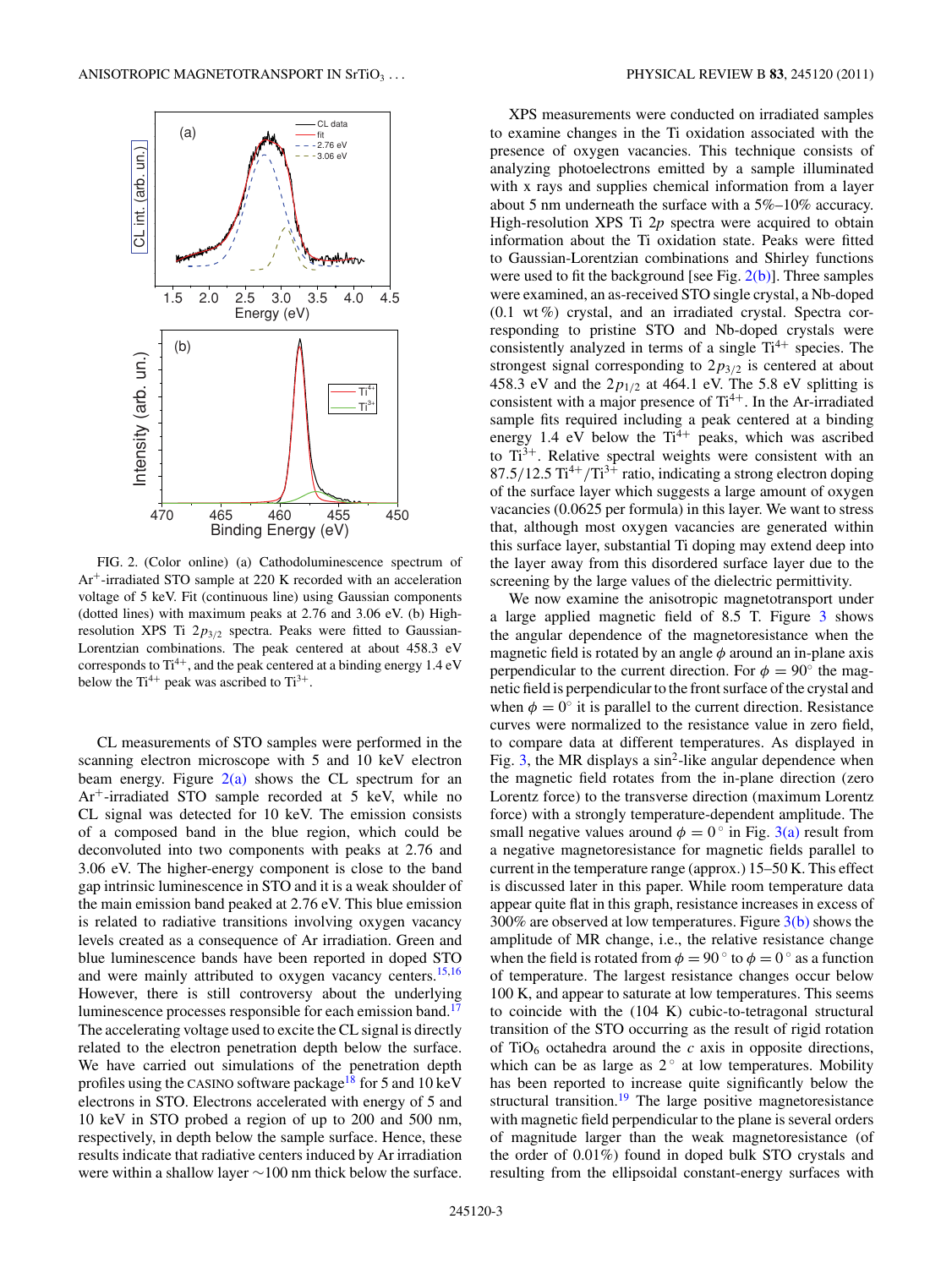<span id="page-3-0"></span>

FIG. 3. (Color online) (a) Angular dependence of the magnetoresistance when the magnetic field of 8.5 T is rotated around an in-plane axis perpendicular to the current direction. As shown in the sketch for an angle  $\phi = 90^{\circ}$  the magnetic field is perpendicular to the front surface of the crystal and for  $\phi = 0^{\circ}$  it is parallel to the current direction. Different data sets are measurements at different temperatures (3, 4.2, 7, 15, 20, 50, 100, 200, 300 K from top to bottom at 90°) of a crystal irradiated at 30 W. Data are normalized to the zero-field resistance for comparison at different temperatures as  $R_{\text{norm}}(\varphi) = [R(\varphi) - R(H = 0)]/R(H = 0).$ (b) Amplitude of angular magnetoresistance change according to *MR*<sub>⊥</sub> =  $[R(φ = 90°) - R(φ = 0°)]/R(H = 0)$  as a function of temperature.

the long axes along  $[100]$  directions.<sup>[20,21](#page-6-0)</sup> Rather, these very large magnetoresistance changes are characteristic of orbital effects of electrons in a confined geometry and most likely reflect that, as suggested earlier, $9$  disorder generated by ion bombardment dopes the material over a narrow sheet at the crystal surface.

Further evidence of the low-dimensional nature of the electronic transport is obtained from magnetoresistance measurements with the magnetic field rotated within the surface plane. Figure  $4(a)$  shows the angular dependence of the magnetoresistance when a magnetic field of 8.5 T is rotated in the plane of the crystal surface, at various temperatures. A nearly 100% increase of the magnetoresistance is found when the magnetic field reorients from parallel ( $\theta = 0^\circ$ ) to perpendicular to the current ( $\theta = 90^{\circ}$ ). As in the previous case of out-of-plane rotation of the magnetic field, there is a sharp increase of the magnetoresistance below the structural transition of the STO. Whereas there is no Lorentz force when *H* is parallel to the current density *J*, the Lorentz force is perpendicular to the surface when *H* is perpendicular to *J*, and orbital effects are expected for finite thickness of the confinement zone,  $t^{22}$  $t^{22}$  $t^{22}$  Thus, a parallel magnetic field in the surface plane does couple to the orbital degree of freedom of



FIG. 4. (Color online) (a) Angular dependence of the magnetoresistance in an in-plane magnetic field of 8.5 T. As shown in the sketch, for an angle  $\theta = 0$  the magnetic field is parallel to the current direction and for  $\theta = 90^\circ$  it is perpendicular. Different data sets are measurements at different temperatures (15, 20, 7, 4.2, 3, 50, 100, 200, 300 K from top to bottom at 90◦) of a crystal irradiated at 30 W. Data are normalized to the zero-field resistance  $R_{\text{norm}}(\theta) = [R(\theta) - R(H = 0)]/R(H = 0)$ . (b) Amplitude of the angular magnetoresistance change according to  $MR = [R(\theta = 90^\circ) - R(\theta = 0^\circ)]/R(H = 0)$  as a function of temperature.

the system when the classical radius of the orbits is smaller that the width of the confinement region. At low temperatures, a clear decrease of the amplitude of resistance change can be readily observed when the magnetic field is rotated in plane. Figure  $4(b)$  displays this amplitude (difference between resistances at  $\theta = 90^\circ$  and  $\theta = 0^\circ$  as a function of temperature. The maximum appearing at 15 K is due to the onset of scattering in the disordered region at the surface where most oxygen vacancies are generated. This scattering occurs when the radius of the classical orbit (and the mean free path) becomes comparable to the width of the confinement region, as proposed recently. $\frac{11}{11}$  $\frac{11}{11}$  $\frac{11}{11}$ 

Information about the width of the confinement zone can then be extracted from the magnetoresistance ratio for magnetic fields applied perpendicular and parallel to the plane (but always perpendicular to current). Notice that this ratio is roughly 3 at low temperatures. For magnetic fields perpendicular to the plane, orbital effects are limited by the electron mean free path  $\ell$ . Using  $\ell = \hbar k_F / R_s n_s e^2$  and  $k_F = (3\pi^2 n_s/t)^{1/3}$ ,  $\ell$  can be estimated as a function of the width of the confined layer. Notice that we have used the 3D expression for the relationship between carrier density and Fermi vector. Attempts to utilize the 2D expressions for  $k_F = (2\pi n_s)^{1/2}$ , using the sheet carrier density obtained from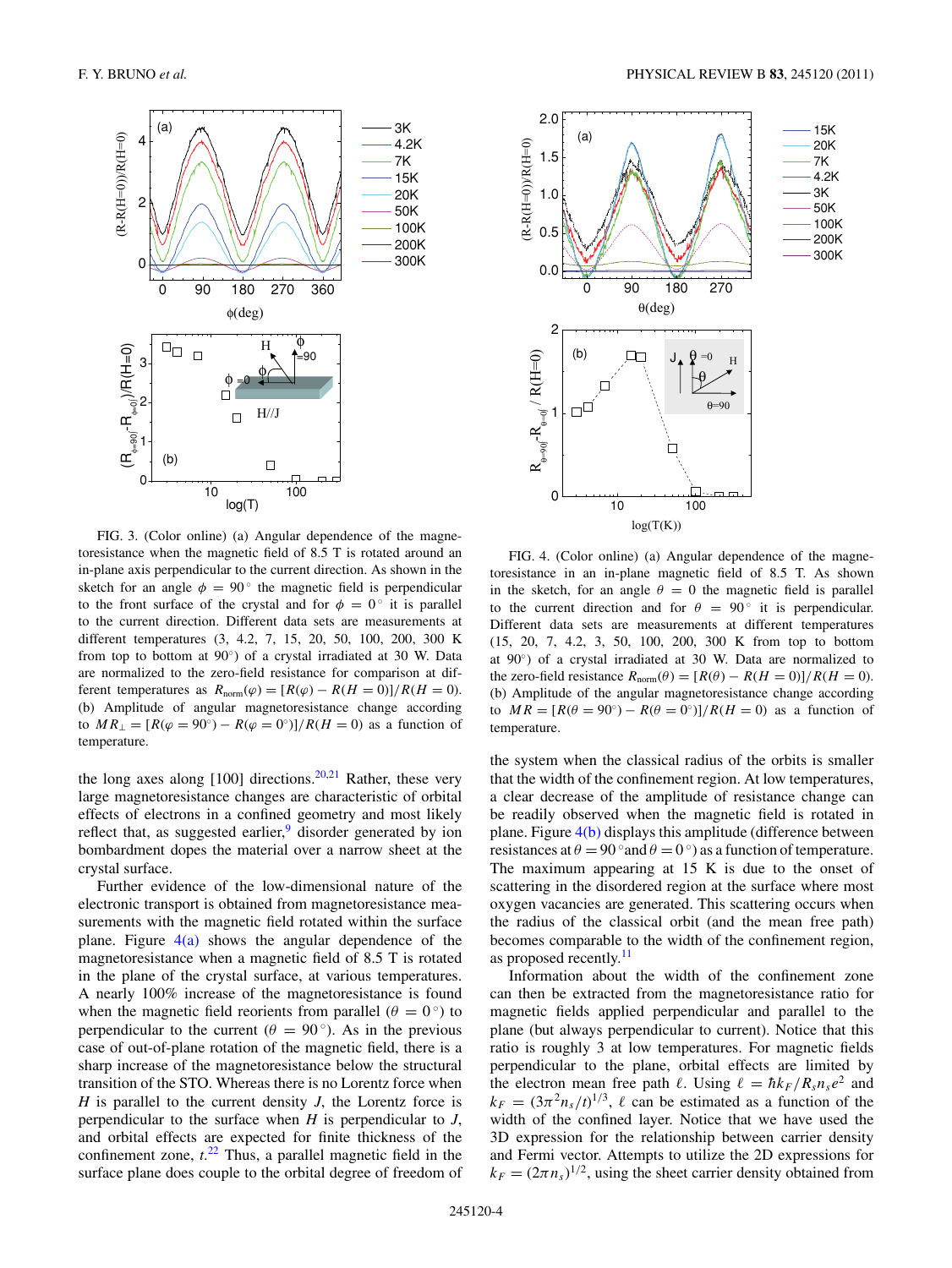the transport measurements, yields an unrealistically large value of the Fermi vector of  $1.22 \times 10^{11}$  m<sup>-1</sup>, about one order of magnitude larger than the width of the first Brillouin zone for an STO crystal. The "thick" electron gas can still be regarded as 2D in the sense that the Fermi wavelength is shorter than the confinement width. This will be justified immediately below. The comparatively lower values of magnetoresistance for in-plane fields indicate that orbital motion is in this case limited by the size of the confinement zone, *t*. Since this magnetoresistance ratio (which by comparing Figs. [2](#page-2-0) and [3](#page-3-0) is estimated to be roughly 3 at low temperatures) scales as  $(\ell/t)^2$ <sup>[23](#page-6-0)</sup>, it can be used to get an estimate of both  $\ell$  and *t*. We have found a value of  $\ell = 450$  nm for the electron mean free path at low temperature, an order of magnitude larger than the value of 25 nm estimated by Ben Shalom *et al.* for LAO/STO interfaces. $23$  This suggests a width of the confinement zone of  $t = 260$  nm, which can be used together with the sheet carrier density  $n_s = 2.4 \times 10^{17}$  cm<sup>-2</sup> obtained from Hall effect measurements at low temperatures to estimate bulk doping density levels in the range of  $n_{3D} = 8.9 \times 10^{21}$  cm<sup>-3</sup>. The values obtained for the width of the confinement zone are about one order of magnitude larger than those found for the 2D electron gas in LAO/STO interfaces.<sup>24</sup> Transport can be regarded as 2D because the mean free path is larger than the width of the confinement zone and the product  $\ell k_F = 260 \times 10^{-9} \times 6.9 \times 10^9$ (of the order of 1000) is greater that 1.

In the case of ion-beam-irradiated samples with 300 eV accelerating voltage, $15$  carrier density profiles estimated from dynamic photoluminescence measurements<sup>25</sup> indicate widths of the metallic layer in the range of 60 nm. On the other hand, transport measurements of samples irradiated with similar energies and doses show micrometer-thick conducting layers, confirmed by positron annihilation experiments, suggesting that defect diffusion after irradiation may be an issue. $^{26}$  $^{26}$  $^{26}$  In our case, the different irradiation process (ion beam vs plasma etching in our case) does not allow a direct comparison of the energy ranges, although the 250 V dc bias obtained during irradiation may be considered a measure of the energy gain of Ar ions diffusing in the plasma. It may be thus regarded as a measure of the bombarding energy and it is not so different from the 300 eV set in ion-beam-irradiated samples. The conducting layer, hundreds of nanometers wide, is somewhat in between the extreme widths reported for ion-beam-irradiated samples.

The classical radius of the orbit can be tuned with the magnetic field to be larger than the width of the confinement region according to  $R_c = \hbar k_F / eB$ , a condition which, as described below, is fulfilled at low temperatures. Using  $\ell =$  $\hbar k_F / R_s n_s e^2$ , the ratio  $\ell / R_c$  between the electron mean free path and the radius of the classical orbit is  $B/R_s n_s e$ . This shows that, for a given magnetic field, since the sheet carrier density is almost constant in the whole temperature range, the ratio  $\ell/R_c$  is essentially controlled by the temperature dependence of the sheet resistance. In other words, temperature can be used to tune the mean free path to be longer than the critical radius of the orbit, which will produce enhanced scattering if carriers reach the edges of the confinement region. An estimate of the classical radius yields  $R_c = 420$  nm for an 8.5 T field, and the mean free path changes from  $\ell = 128$  nm at 20 K to  $\ell = 486$  nm at 5 K, showing that in fact  $\ell/R_c$  becomes larger than 1 when the temperature is reduced. For the 260 nm estimated width of the confinement zone it is clear that below 20 K there will be a significant contribution from scattering at its edge, thus providing an explanation for the maximum observed in Fig. [4\(b\)](#page-3-0) for the MR amplitude.

An important issue is the homogeneity of the electron gas and the effect of possible inhomogeneities on the length scales (mean free path or width of the conducting sheet) obtained from the transport experiments. It has been shown that the magnetoresistance of high-mobility electron gases is largest for the Corbino geometry (circular-shaped sample with current contact at the center and periphery) and becomes smaller for bar-shaped samples which limit the orbital motion. $27$  The squared samples used to measure transport in the van der Pauw geometry are thus adequate to probe the orbital motion although inhomogeneities in the electron gas may not be detected. However, bar-shaped samples are well suited to test the homogeneity of the electron gas.[27](#page-7-0) In order to ascertain the inhomogeneity and effects of contact geometry, we cut the  $5\times 5$  mm<sup>2</sup> sample up with a diamond saw into three similar,  $5 \times 1$  mm<sup>2</sup> bar-shaped pieces. The magnetoresistance of each piece was measured in a similar manner as presented above with the important difference that they had four in-line contacts. Figure 5 compares the van der Pauw geometry magnetoresistance of the original sample and the in-line results of the bar-shaped pieces. There are two van der Pauw curves corresponding to the two possible current directions (black and red lines) and three curves for the three new pieces (green, dark blue, and light blue lines). For the data presented in Fig. 5 the magnetic field was applied perpendicular to the surface of the samples at 50 K. This orientation and temperature were selected because the corresponding magnetoresistance is predominantly of orbital nature. There is rather limited deviation among the curves, indicating small lateral inhomogeneity of the magnetoresistance properties.

Next we describe the magnetoresistance under magnetic fields applied parallel to the current density. This configuration minimizes the Lorentz force and is relevant to examine



FIG. 5. (Color online) Magnetoresistance with field perpendicular to surface at  $T = 50$  K for various geometries. Square  $5 \times 5$  mm<sup>2</sup> sample with van der Pauw configuration in the two current geometries (black and red dotted lines), same sample cut into three individual pieces, with in-line 4-contact geometry (green, dark blue, light blue solid lines).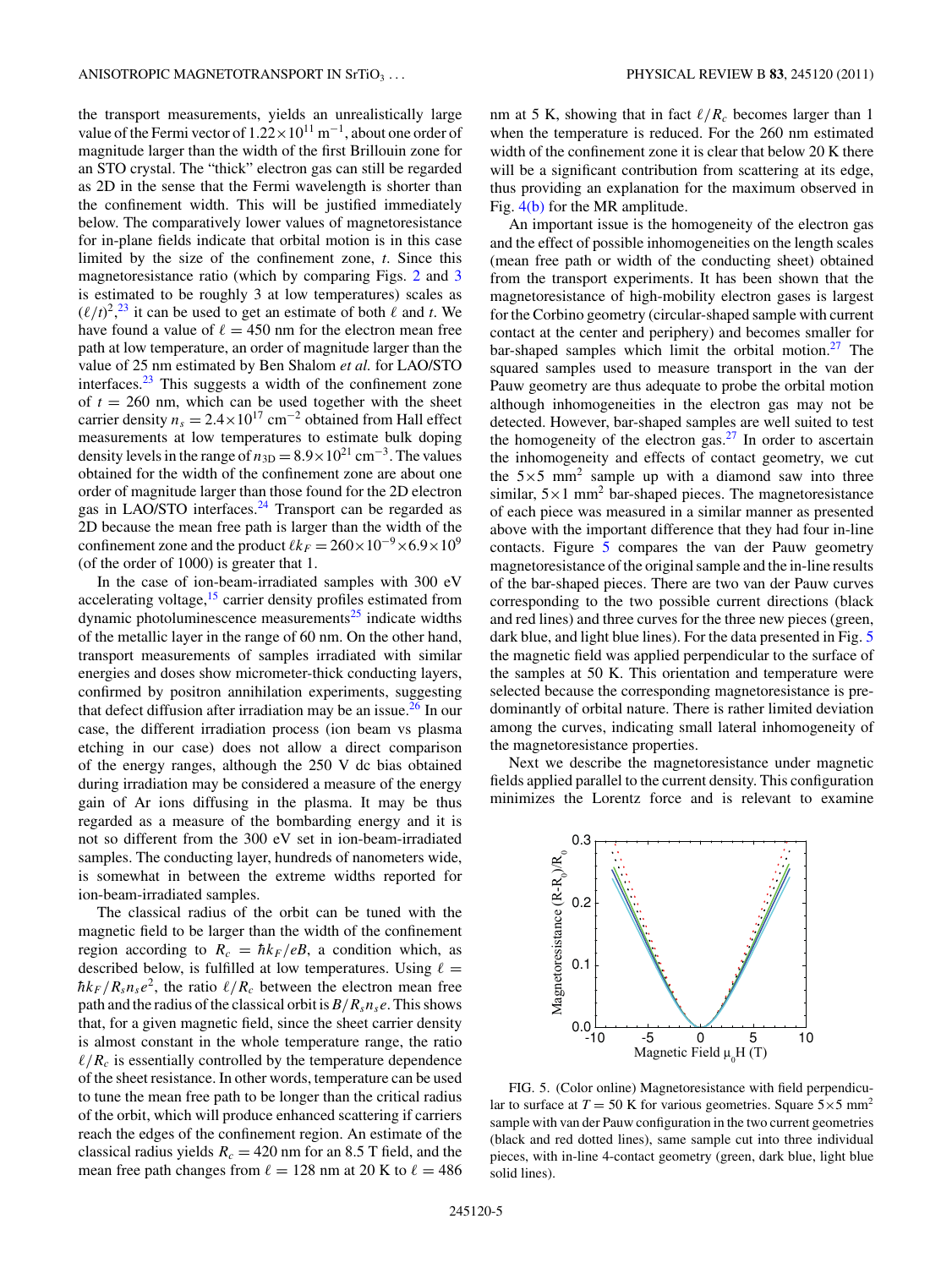

FIG. 6. (Color online) Magnetic field dependence of the magnetoresistance for magnetic fields applied parallel to the current direction. Different data sets correspond to different temperatures (3, 4.2, 7, 200, 300, 50, 100, 20, 15 K from top to bottom at 8 T) of a crystal irradiated at 30 W. Data have been normalized to the zero-field resistance.

transport phenomena free of the orbital effects which have been shown to be dominant due to confinement. Figure 6 shows the magnetic field dependence of the magnetoresistance at different temperatures. Data have been normalized to the zerofield resistance. Curves are essentially symmetric for positive and negative fields, although the slight asymmetry exhibited by some data sets is due to a small (spurious) Hall effect component, i.e., misalignment. While the expected vanishing magnetoresistance is found at high temperatures, below the structural transition of STO a large anomalous negative magnetoresistance develops. This magnetoresistance can be as high as 40% in 8 T fields at a temperature of 20 K. When the temperature is further lowered, the magnetoresistance abruptly changes sign and becomes positive. This behavior is reminiscent of the change in sign from negative to positive of the magnetoresistance previously found in 2D electron gases in the presence of spin-orbit interaction $^{28}$  and more recently also in LAO/STO interfaces.[29](#page-7-0) But in these cases the magnetic field was applied perpendicular to the 2D layer, in contrast to our case. Negative magnetoresistance is typically ascribed to weak (anti)localization which is a (small) quantum correction to the conductivity.<sup>30</sup> However, it has an orbital origin and thus it is expected to show up only under transverse fields. $30$ The longitudinal magnetoresistance of a 2D electron gas is expected to be dominated by electron-electron interaction effects and thus to be positive. Another explanation we can rule out is that the negative magnetoresistance originates in impurity band conduction. Many references exist in the literature pointing out the negative magnetoresistance of impurity band conduction, but typical values are at most a few percent.<sup>31</sup> We recall here that negative longitudinal magnetoresistances of comparable size were found in transport measurements in LAO/STO interfaces and attributed to the low-temperature antiferromagnetic state of the LAO/STO interface.<sup>23</sup> However, those samples did not show the positive low-temperature contribution to magnetoresistance, suggesting that the origin may be different. The large values found here suggest a magnetic origin as reported for semiconductors doped with paramagnetic transition metal ions. $31$  The scattering of conduction electrons by localized moments is known to yield a negative magnetoresistance term scaling as the magnetization squared $32,33$  due to the coupling of spin and momentum through the spin-orbit interaction. A spin-flip process results in momentum reversal due to the strong coupling between spins and momenta and consequently contributes to the resistivity. In our case the localized moments are Ti atoms in  $a +3$ oxidation state as the result of oxygen vacancy doping. At low temperatures a fraction of these electrons may become localized at their impurity (vacancy) centers and acquire a paramagnetic moment, as reported in reduced samples.<sup>34</sup> The electric field gradients at impurities are known to couple electron momenta and spins. $35$  In this scenario the relevant energy scale is the small 25 meV intra-atomic spin-orbit interaction of  $Ti^{3+}$ , and thus low temperatures are necessary to observe this effect. An additional source of (stronger) spin-orbit coupling may by the Rashba interaction due to electron confinement,  $29,36$  shown to have a strong effect on the more confined 2D electron gas at the LAO/STO interface. As recently suggested by Ben Shalom and co-workers,  $36$  spin-flip scattering may be important in limiting transport due to the spin-orbit coupling. Increasing the in-plane field will align moments and spin-flip scattering will not be important; thus the resistance is reduced and eventually saturated.

The crossover from negative to positive magnetoresistance when temperature is decreased occurs gradually, evidencing that magnetoresistance results from the addition of two terms, one negative and one positive, with a temperature-dependent ratio. This scenario has been observed in the past in semiconductors doped with transition metal impurities and discussed in terms of a two-band model that attributed the increase in magnetoresistance to a magnetic-field-controlled change of the relative occupation of two subbands with different mobilities. $24,37$  $24,37$  This scenario applies well to STO,  $38$  where band structure calculations taking spin-orbit interaction into account have shown significant spin-orbit splitting of the  $\Gamma_{25}$  conduction band minimum at the center of the Brillouin zone below the cubic-tetragonal transition. $38$  However, the positive magnetoresistance is only observed below 7 K far away from the structural transition, therefore putting in doubt that the transition itself is the origin of the positive MR. A different scenario for enhanced scattering at low temperatures can be found in the scattering of electrons at the edge of the confinement region when the radius of the orbit becomes comparable to its width. Although electrons driven in the direction of the current do not experience magnetic force, scattered electrons experience the magnetic force if the velocity with which they come out of a collision is not parallel to the magnetic field.<sup>11</sup> If the electron mean free path is longer than the classical radius of the orbit, orbital effects between collisions will allow scattered electrons to reach the disordered region at the edge of the confinement zone where most oxygen vacancies are concentrated, and enhanced scattering will occur. The estimate of the classical radius yields  $R_c = 420$  nm and the mean free path changes from  $\ell = 128$  nm at 20 K to  $\ell = 486$  nm at 5 K, showing that in fact  $\ell/R_c$  becomes larger than 1 when the temperature is reduced. This behavior is consistent with the change in sign of the magnetoresistance when temperature is lowered, as shown in Fig. 6. In the high-field limit the radius of the classical orbit becomes shorter than the width of the confinement region and the positive magnetoresistance effect disappears. On the other hand, at low fields the radius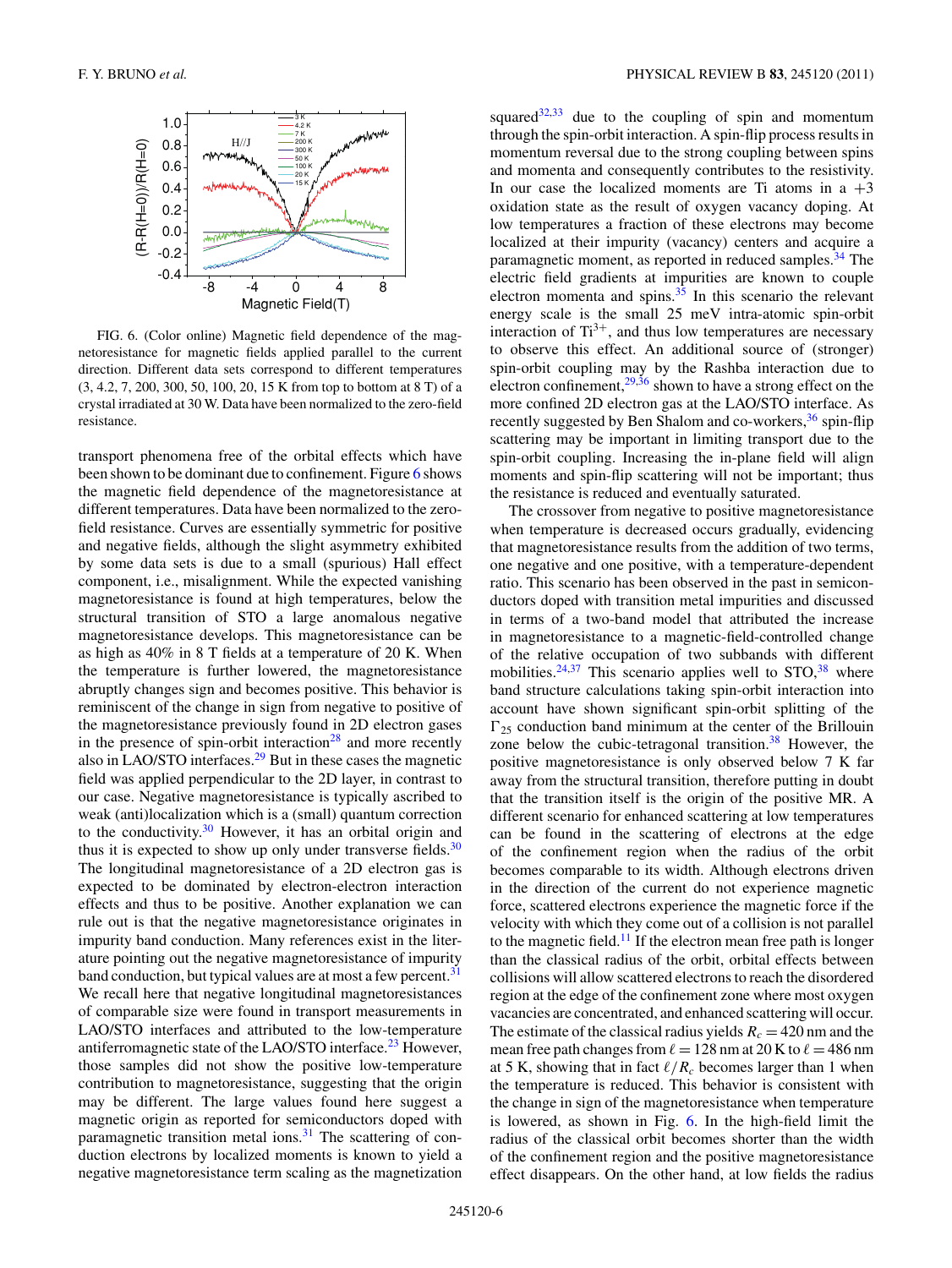<span id="page-6-0"></span>of the classical orbit becomes so long that the condition  $\ell/R_c > 1$  cannot be reached within the temperature window of the experiment. The progressive focusing of electron trajectories away from the surface when a magnetic field parallel to the current is increased (Chambers effect $39$ ) may also provide an explanation for the negative magnetoresistance observed. A final remark regards the possible temperature dependence of the width of the confinement region, which we have not taken into account. It is well known that the permittivity of STO displays a pronounced increase at low temperature, which might have an effect on the magnitude of the confining potential. $40,41$  However, the strong electric field in the confinement region largely suppresses the permittivity increase at low temperatures.  $\overline{11,24}$ 

In summary, we have found evidence for confined transport in doped STO layers generated by Ar ion milling. Ar bombardment generates oxygen vacancies as confirmed by cathodoluminescence and x-ray photoemission spectroscopy. At the high doping levels of this work, we have estimated the width of the confinement zone in the 200 nm range, more than an order of magnitude larger than in the LAO/STO 2D electron gas at low temperatures. These results show that vacancies are created over much deeper length scales than the nanometer scale penetration of low-energy ions, suggesting that channeling may be playing a role. The large thickness of the confinement region allows orbital motion also for magnetic fields aligned in the plane directed perpendicular to the current direction. On analyzing transport with the magnetic field directed parallel to the current, we have found a negative magnetoresistance which we interpret as the signature of spinorbit interaction in the transport experiment. A sign change in the magnetoresistance is found at low temperatures, which we interpret as the result of scattering in the disordered region at the surface where oxygen vacancies are created. These results support the view that the mobility increase at low temperature is controlled by the screening of the scattering potential of a disordered region where oxygen vacancies are generated. The large values of the sheet carrier density seem to suggest that these vacancies diffuse into deeper length scales. Our results are quite different from the findings of similar experiments on LAO/STO interfaces, indicating that the more confined electron gas in the LAO/STO case may be determinant, although we cannot discard the idea that a different origin of the metallic transport also plays a role in making transport properties different.

### **ACKNOWLEDGMENTS**

This work was supported by Spanish MICINN Grant No. MAT 2008 06517, Consolider Ingenio Grant No. CSD2009- 00013 (IMAGINE), and CAM Grant No. S2009-MAT 1756 (PHAMA).

- 1J. F Shooley, W. R. Hosler, and M. L. Cohen, [Phys. Rev. Lett.](http://dx.doi.org/10.1103/PhysRevLett.12.474) **12**, [474 \(1964\).](http://dx.doi.org/10.1103/PhysRevLett.12.474)
- 2M. P. Warushawithana, C. Cen, C. R. Sleasman, J. C. Woicik, Y. Li, L. F. Kourkoutis, J. A. Klug, H. Li, P. Ryan, L. P. Wang, M. Bedzyk, D. A. Muller, L. Q. Chen, J. Levy, and D. G. Schlom, [Science](http://dx.doi.org/10.1126/science.1169678) **324**, [367 \(2009\).](http://dx.doi.org/10.1126/science.1169678)
- 3A. Ohtomo and H. Y. Hwang, [Nature \(London\)](http://dx.doi.org/10.1038/nature02308) **427**, 423 (2004).
- 4N. Reyren, S. Thiel, A. D. Caviglia, L. F. Kourkoutis, G. Hammerl, C. Richter, C. W. Schneider, T. Kopp, A.-S. Ruetschi, D. Jaccard, M. Gabay, D. A. Muller, J.-M. Triscone, and J. Mannhart, [Science](http://dx.doi.org/10.1126/science.1146006) **317**[, 1196 \(2007\).](http://dx.doi.org/10.1126/science.1146006)
- 5A. D. Caviglia, S. Gariglio, N. Reyren, D. Jaccard, T. Schneider, M. Gabay, S. Thiel, G. Hammerl, J. Mannhart, and J.-M. Triscone, [Nature \(London\)](http://dx.doi.org/10.1038/nature07576) **456**, 624 (2008).
- 6G. Herranz, M. Basletic, M. Bibes, C. Carretero, E. Tafra, E. Jacquet, K. Bouzehouane, C. Deranlot, A. Hamzic, J. M. Broto, A. Barthelemy, and A. Fert, Phys. Rev. Lett. **98**[, 216803 \(2007\).](http://dx.doi.org/10.1103/PhysRevLett.98.216803)
- 7A. Kalabukhov, R. Gunnarsson, J. Borjesson, E. Olsson, T. Claeson, and D. Winkler, Phys. Rev. B **75**[, 121404 \(2007\).](http://dx.doi.org/10.1103/PhysRevB.75.121404)
- 8P. R. Willmott, S. A. Pauli, R. Herger, C. M. Schleputz, D. Martoccia, B. D. Patterson, B. Delley, R. Clarke, D. Kumah,
- C. Cionca, and Y. Yacoby, Phys. Rev. Lett. **99**[, 155502 \(2007\).](http://dx.doi.org/10.1103/PhysRevLett.99.155502)
- 9D. W. Reagor and V. Y. Butko, [Nature Mater.](http://dx.doi.org/10.1038/nmat1402) **4**, 593 (2005).
- 10V. Y. Butko, H. Wang, and D. Reagor, [Nanotechnology](http://dx.doi.org/10.1088/0957-4484/19/30/305401) **19**, 305401 [\(2008\).](http://dx.doi.org/10.1088/0957-4484/19/30/305401)
- 11J. H. Ngai, Y. Segal, D. Su, Y. Zhu, F. J. Walker, S. Ismail-Beigi, K. LeHur, and C. H. Ahn, Phys. Rev. B **81**[, 241307 \(2010\).](http://dx.doi.org/10.1103/PhysRevB.81.241307)
- 12G. Koster, B. L. Kropman, G. J. H. M. Rijnders, D. H. A. Blank, and H. Rogalla, [Appl. Phys. Lett.](http://dx.doi.org/10.1063/1.122630) **73**, 2920 (1998).
- 13Y. Tokura, Y. Taguchi, Y. Okada, Y. Fujishima, T. Arima, K. Kumagai, and Y. Iye, [Phys. Rev. Lett.](http://dx.doi.org/10.1103/PhysRevLett.70.2126) **70**, 2126 (1993).
- 14M. Basletic, J. L. Maurice, C. Carretero, G. Herranz, O. Copie, M. Bibes, E. Jacquet, K. Bouzehouane, S. Fusil, and A. Barthelemy, [Nature Mater.](http://dx.doi.org/10.1038/nmat2223) **7**, 621 (2008).
- 15D. Kan, T. Terashima, R. Kanda, A. Masuno, K. Tanaka, S. Chu, H. Kan, A. Ishizumi, Y. Kanemitsu, Y. Shimakawa, and M. Takano, [Nature Mater.](http://dx.doi.org/10.1038/nmat1498) **4**, 816 (2005).
- 16D. Kan, R. Kanda, Y. Kanemitsu, Y. Shimakawa, and M. Takano, [Appl. Phys. Lett.](http://dx.doi.org/10.1063/1.2202750) **88**, 191916 (2006).
- 17A. Rubano, D. Paparo, F. Miletto Granozio, U. Scotti di Uccio, and L. Marrucci, J. Appl. Phys. **106**[, 103515 \(2009\).](http://dx.doi.org/10.1063/1.3256140)
- 18D. Drouin, A. R. Couture, D. Joly, X. Tastet, V. Aimez, and R. Gauvin, Scanning **29**[, 92 \(2007\).](http://dx.doi.org/10.1002/sca.20000)
- 19O. L. Tufte and P. W. Chapman, Phys. Rev. **155**[, 796 \(1967\).](http://dx.doi.org/10.1103/PhysRev.155.796)
- $^{20}$ H. P. R. Frederikse, W. R. Thurbe, and W. R. Hosler, *[Phys. Rev.](http://dx.doi.org/10.1103/PhysRev.134.A442)* **134**[, A442 \(1964\).](http://dx.doi.org/10.1103/PhysRev.134.A442)
- 21O. L. Tufte and E. L. Stelzer, Phys. Rev. **173**[, 775 \(1964\).](http://dx.doi.org/10.1103/PhysRev.173.775)
- 22S. Das Sarma and E. H. Hwang, [Phys. Rev. Lett.](http://dx.doi.org/10.1103/PhysRevLett.84.5596) **84**, 5596 [\(2000\).](http://dx.doi.org/10.1103/PhysRevLett.84.5596)
- 23M. Ben Shalom, C. W. Tai, Y. Lereah, M. Sachs, E. Levy, D. Rakhmilevitch, A. Palevski, and Y. Dagan, [Phys. Rev. B](http://dx.doi.org/10.1103/PhysRevB.80.140403) **80**, [140403 \(2009\).](http://dx.doi.org/10.1103/PhysRevB.80.140403)
- 24O. Copie, V. Garcia, C. Bodefeld, C. Carretero, M. Bibes, G. Herranz, E. Jacquet, J. L. Maurice, B. Vinter, S. Fusil, K. Bouzehouane, H. Jaffres, and A. Barthelemy, [Phys. Rev. Lett.](http://dx.doi.org/10.1103/PhysRevLett.102.216804) **102**[, 216804 \(2009\).](http://dx.doi.org/10.1103/PhysRevLett.102.216804)
- 25H. Yasuda, Y. Yamada, T. Tayagaki, and Y. Kanemitsu, [Phys. Rev.](http://dx.doi.org/10.1103/PhysRevB.78.233202) B **78**[, 233202 \(2008\).](http://dx.doi.org/10.1103/PhysRevB.78.233202)